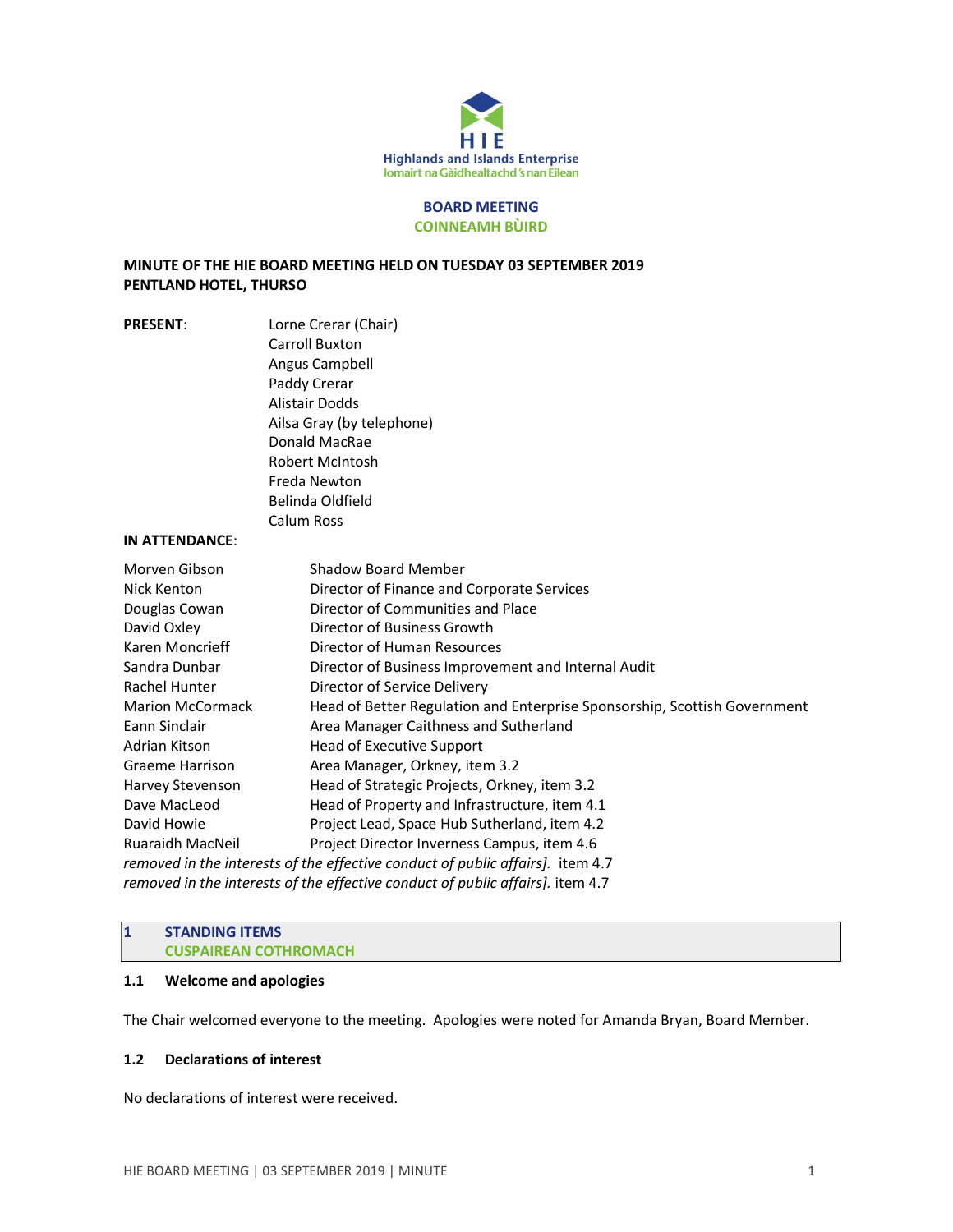### 1.3 Minute of Board meeting held on 25 June 2019

The minute was approved with a minor amendment to Item 3.2a to correct the nature of the conflict of interest raised by Board Member Angus Campbell.

# 1.3a Correction to Board Meeting Minute of 12 February 2019

A paper was presented outlining that the minute of the 12 February 2019 recording the decision in relation to Item 4.2 Glasgow School of Art (GSA) – update was incorrect. This had been noticed by the Head of Universities, Education and Skills, the Regional Skills Manager and the Director of Communities and Place prior to publishing the approved minute on the HIE website. This was then subsequently discussed between the HIE Chair, the Head of Executive Support, the Head of Universities, Education and Skills, the Regional Skills Manager and the Director of Communities and Place. Following discussion on this item, it was proposed that the wording be amended and then discussed with the full Board at the meeting on 03 September 2019. The proposed revised wording is as follows:

The Board agreed funding to December 2020. The Board also requested regular updates on progress against KPIs, student numbers, financial position and GSAs wider activity beyond this project across the Forres Campus and wider Moray area. The first update is to be given at the September Board meeting.

Following discussion by the Board, it was noted that any inaccuracies should be highlighted at the meetings where the minutes are submitted for approval. The proposed amendment to the minute was approved with the Board receiving assurances that if progress against KPI's was not maintained, claw back of funding was an option.

# 1.4 Matters arising from the minutes and Action Grid

The Board requested that the Key Performance Indicators relating to Cairngorm Mountain (Scotland) Limited be provided. It was noted that these had been attached to a previous update paper to the sub-group and Risk and Assurance Committee but would be circulated again. There were no further matters arising from the minute that were not covered in the agenda items for the meeting.

# 1.5 Chair and Chief Executive update – September 2019

The Interim Chief Executive reported that she had attended the opening of the Beatrice Offshore Windfarm. This development is transformational for Wick and is currently the world's 4th largest offshore windfarm. At a cost of £2.5bn it is Scotland's largest ever private sector infrastructure investment. She noted the high regard with which the HIE Energy team are held in by SSE and Scottish Government ministers.

# [Paragraph removed in the interests of the effective conduct of public affairs].

Flexible resource discussions have taken place with Scottish Government with regards dealing with Brexit.

It was noted that there had been media interest on Cairngorm and Space following publication of the Annual Report and Accounts.

The spending review for the period 2020 to 2024 was underway with HIE being asked to input and identify new funding initiatives and strands with the Strategic Board.

Recruitment for the Argyll Area Manager post is underway, with 36 applications having been received by the closing date of  $2<sup>nd</sup>$  September. Recruitment will also be required following the resignation of the Area Manager for Moray who is leaving to take up a new post.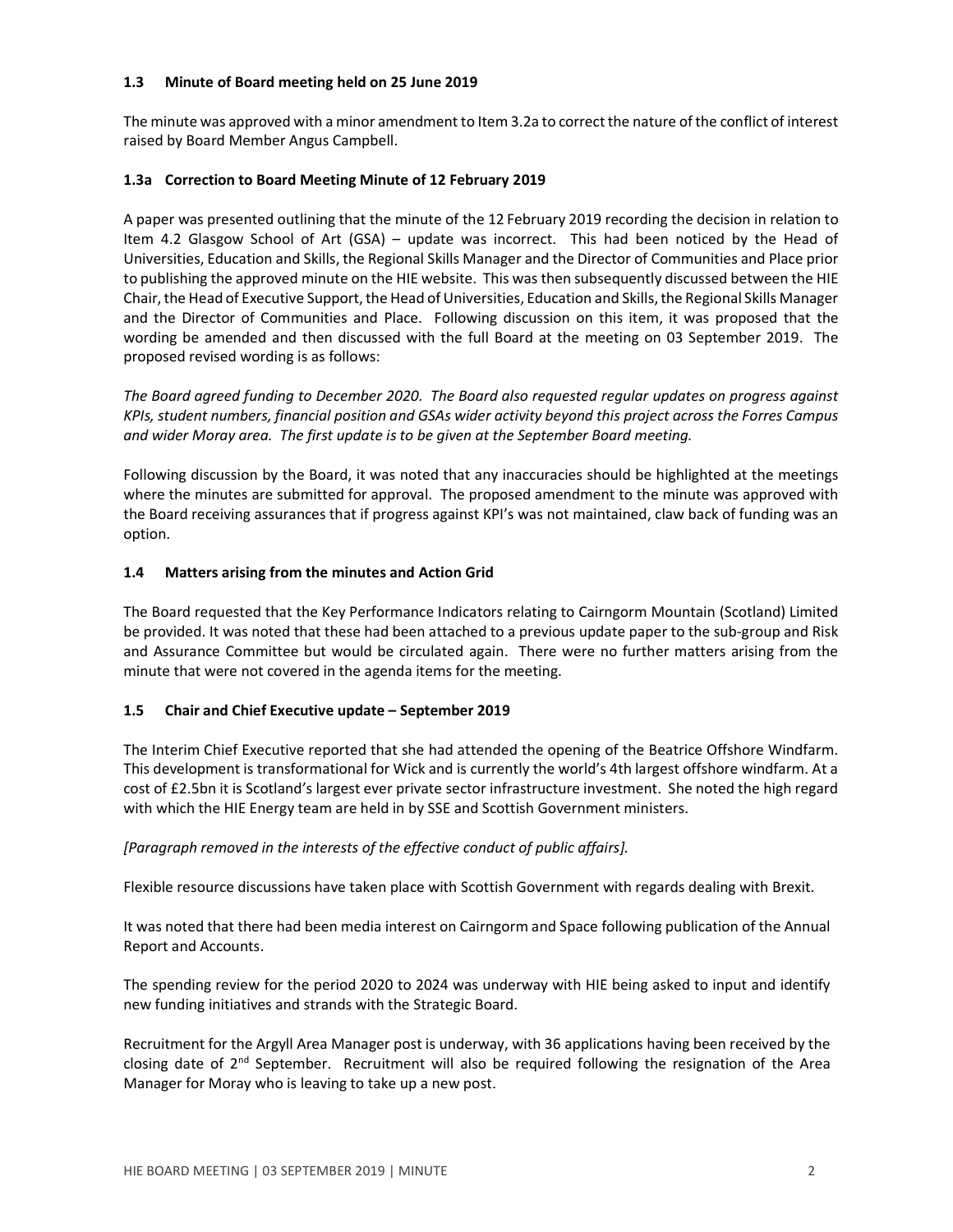HIE will be giving evidence at two sessions of the Economy, Energy and Fair Work Committee on 10<sup>th</sup> and 24<sup>th</sup> September. The HIE all staff conference will take place on 11<sup>th</sup> September and an MSP briefing session on 17<sup>th</sup> September.

The Chair provided an update and outlined his thanks to the Board members on the Cairngorm Sub Committee Alistair Dodds, Donald MacRae and Paddy Crerar for their input and support to the weekly meetings and also to the sub group members Calum Ross and Freda Newton for their input and support.

### [sentence removed due to commercial sensitivity].

The Chair and the Deputy Chair had a meeting with the Cairngorm Mountain (Scotland) Limited (CMSL) Board and had been given a tour of the Mountain. The CMSL Board members have all signed-up for a further term and the HIE Chair is going to meet staff plus the CMSL Board in December 2019 / January 2020.

With regards the Strategic Board, there had been a positive meeting with the Chairs of Scottish Enterprise and South of Scotland Enterprise which will be followed by a meeting of the Chairs of all five Enterprise and Skills agencies to ensure effective collaboration.

### 2 RESOURCES AND GOVERNANCE GOIREASAN IS RIAGHLACHAS

## 2.1 Summary of Annual Accounts

The Director of Finance and Corporate Services updated the Board on the Annual Accounts for 2018/19 noting that HIE faced a challenging position staying within Resource DEL during December 2018 and secured £1.5m Capital DEL to Resource DEL transfer from Scottish Government (SG) meeting target at the year end.

### [Paragraph removed in the interests of the effective conduct of public affairs].

### [Sentence removed in the interests of the effective conduct of public affairs].

The Interim Chief Executive highlighted that the timetable for the preparation of the annual accounts was challenging however this was assisted by the positive relationship with Audit Scotland. The Deputy Chair and Chair of the Audit Committee underlined that the capacity of the Finance Team needs to be addressed in light of the significant financial challenges the organisation faces to ensure that finance and governance remains effective. He noted that Audit Scotland had been complimentary with regards to the new report format, also noting that there were opportunities to increase transparency in relation to publishing board agendas and papers and suggesting that a review of papers for publication should be undertaken to increase visibility. This should be taken to the next Risk and Assurance Committee meeting in December 2019.

It was confirmed that unqualified opinions had been given on the statutory financial statements of HIE Ventures, Wave Energy Scotland and Orkney Research and Innovation Campus and for the consolidation pack for Cairngorm Mountain (Scotland) Limited.

The Board noted that the set of unqualified accounts was positive for the Senior Management Team and that the Interim Chief Executive, The Director of Finance and Corporate Services and the Director of Human Resources would be meeting to review resources within the Finance Team and would report to the December meeting of the Risk and Assurance Committee.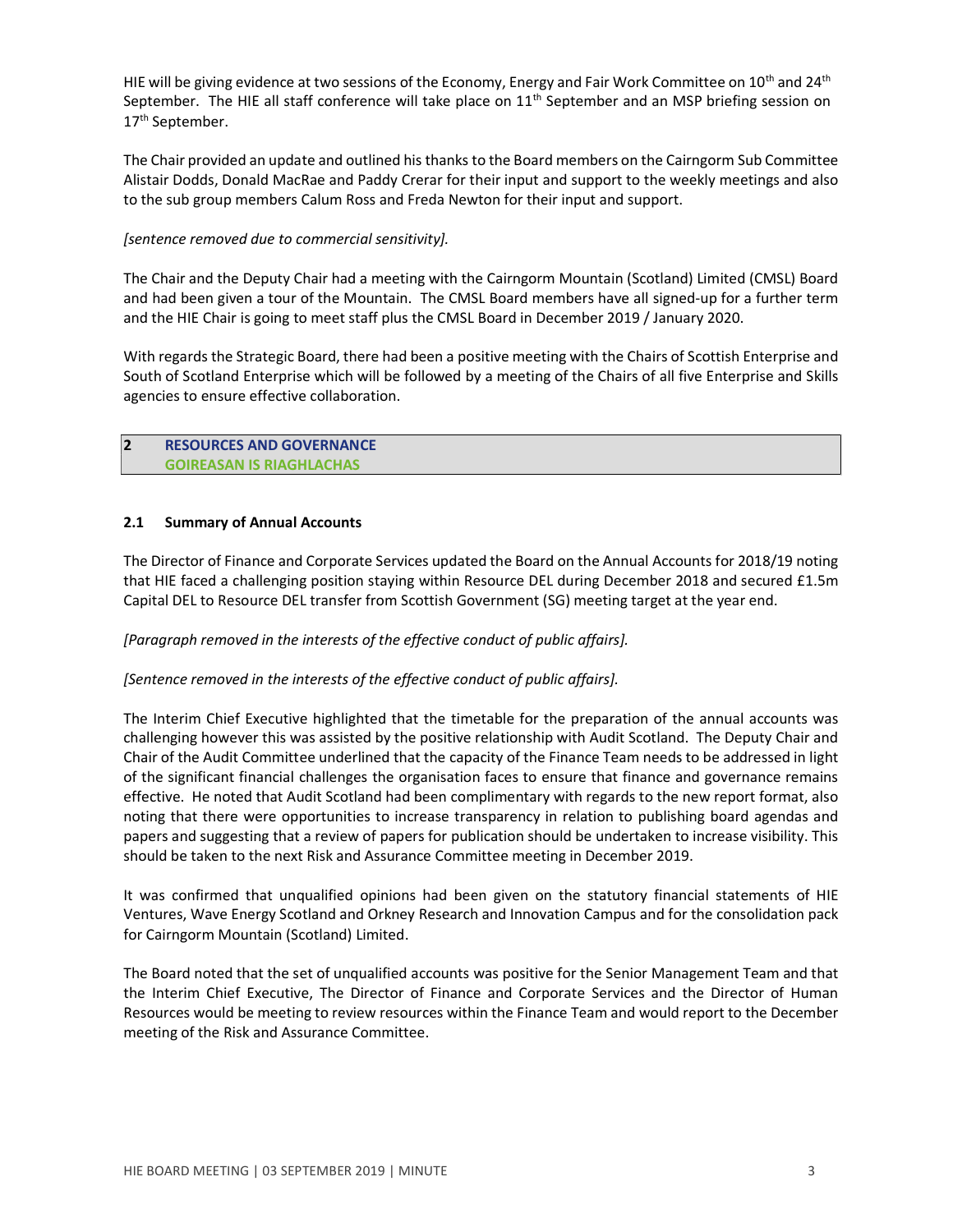### 2.2 Financial Statement to 31 July 2019

The Director of Finance and Corporate Services presented a report summarising the financial position for the four months of the financial year to 31<sup>st</sup> July 2019. *[Sentence removed in the interests of the effective* conduct of public affairs].

[Sentence removed in the interests of the effective conduct of public affairs].

[Paragraph removed in the interests of the effective conduct of public affairs].

[Sentence removed in the interests of the effective conduct of public affairs].

The Board asked if there had been any feedback from businesses in relation to revenue pressures. The Interim Chief Executive highlighted that there was a good level of demand from businesses and approvals were ahead of forecast although this did include a continuation of the pressure from the end of the previous year. Business Panel intelligence indicates that business confidence is still high although this has reduced slightly as approaching Brexit.

# 2.3 Corporate and Performance Report

The Interim Chief Executive provided a verbal update to the Board outlining the operating plan measures, highlighting the target annual range and comparing the expected straight line position as at 26 August 2019 against the outturn to 26 August 2019. The measures have been realigned with Scottish Enterprise and it was noted that where targets were showing as on track or exceeded, there was a need to review and note whether there was a need to make them more stretching. The number of new international exporters recorded is relatively low, however this is in part due to system entry issues which will be reviewed.

Jobs supported in fragile areas is also behind target and there is a need for increased focus on fragile areas to improve performance. The Board requested that jobs retained or created could be shown separately in the report. It was agreed that this could be done.

It was noted that good progress has been made with regards to increasing turnover in the social economy.

Two of the measures, number of clients newly engaged in fair work practices and number of community organisations with increased capacity have been highlighted as under reporting at this stage, these are new fields to be completed and require review. There is significant interest in Fair Work within Scottish Government, and it is promoted widely via the Scottish Business Pledge. It was also noted that funding conditionality in relation to fair work practices is currently being implemented. An update on fair work practices will be provided to the Board at the October meeting.

It was also confirmed that the Head of Planning and Partnerships and the Head of Corporate Information would attend the next Board meeting to deliver a presentation on Targets and Measures.

# 2.4 Risk Register

The Director of Business Improvement and Internal Audit provided a brief update highlighting the appointment of a new Business Improvement Manager who will be undertaking a review and refresh of the current risk register and process for recording and managing risk, noting the importance of the risk management strategy in supporting good decision making and resource choices.

It was confirmed that not many changes had been made however actions had been updated to reflect Space, the use of business monitoring surveys and Preparing for Brexit. The Leadership Team also have a strategic session planned in September 2019 at which corporate risks will be reviewed.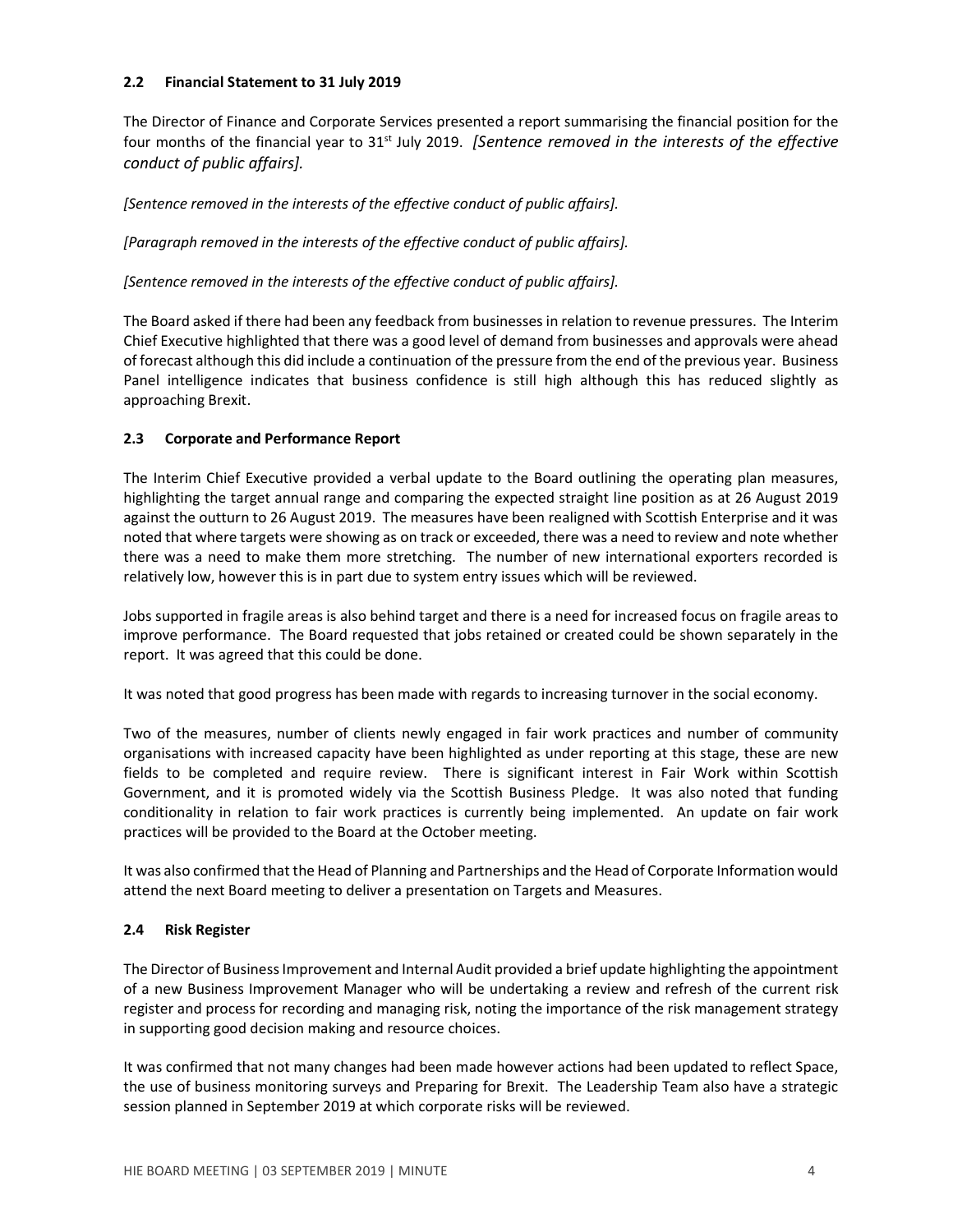The Board asked how Brexit was covered and how far up the risk register it was. The Interim Chief Executive confirmed that it is a key risk in the corporate risk register and covered areas such as people and skills. Talent attraction is going to be a topic for discussion at COHI in October and it was agreed that the paper would be circulated to the Board for information.

[Paragraph removed in the interests of the effective conduct of public affairs, and due to commercial sensitivity].

### 2.5 Risk and Assurance Committee draft minute, 13 August 2019

The Chair of the Risk and Assurance Committee provided an update to the Board on the meeting held on 13 August 2019. The focus of the meeting had been on the annual accounts which had been covered earlier under Item 2.1 on the agenda. The Audit Scotland Section 22 report on Cairngorm had been neutral and factual. With respect to Cairngorm Mountain (Scotland) Limited it was noted that an independent governance review and follow up of this had taken place which confirmed that positive improvement had been made reported. It was noted that the operating arrangements at CMSL were now well embedded and the Board and staff were working to make this a success.

## [Sentence removed in the interests of the effective conduct of public affairs].

It was recognised that both the Cairngorm and Space projects were putting pressure on senior and middle managers with some of the same staff involved in both projects. Thanks were recorded for the efforts being made by staff on these projects.

An update had been provided on the Orkney Research and Innovation Campus (ORIC), the project is going well with good occupancy levels achieved. Thanks were noted to Board Member Belinda Oldfield for her input and efforts on the ORIC Board.

The ongoing work in relation to Cyber Security was noted. This is ongoing and will continue to be monitored by the Committee.

It was confirmed that the Business Improvement and Internal Audit (BIIA) team had achieved a pass rate against the International Audit Standards. This is good to see and well done to the Director of BIIA and her team.

The HIE Chair noted on behalf of the Board, his thanks to the Risk and Assurance Committee and to the Director of BIIA and her team for the work undertaken and the assurance that this provided to the Board.

## 3 INVESTMENT DECISIONS CO-DHÙNAIDHEAN AIRGEAD-TASGAIDH

### 3.1 Growth and Development Support – Contract Extension

The Director of Business Growth presented a paper seeking HIE Board approval for a one-year extension to the Growth and Development Support Framework 2016-2020 – Specialist Advice and an increase in HIE GIA from £2,025,000 to £2,545,000. This constitutes additional HIE GIA funding of £520,000.

In August 2016, the HIE Board approved the award of the Growth and Development Support Framework. The Framework is a vehicle used by HIE to provide specialist advice to third parties and is a tool that is highly valued by account managers and clients. The original approval was for a procured service for the period of 3-years with an optional 1-year extension (3+1). The original approval covered core support for the management fee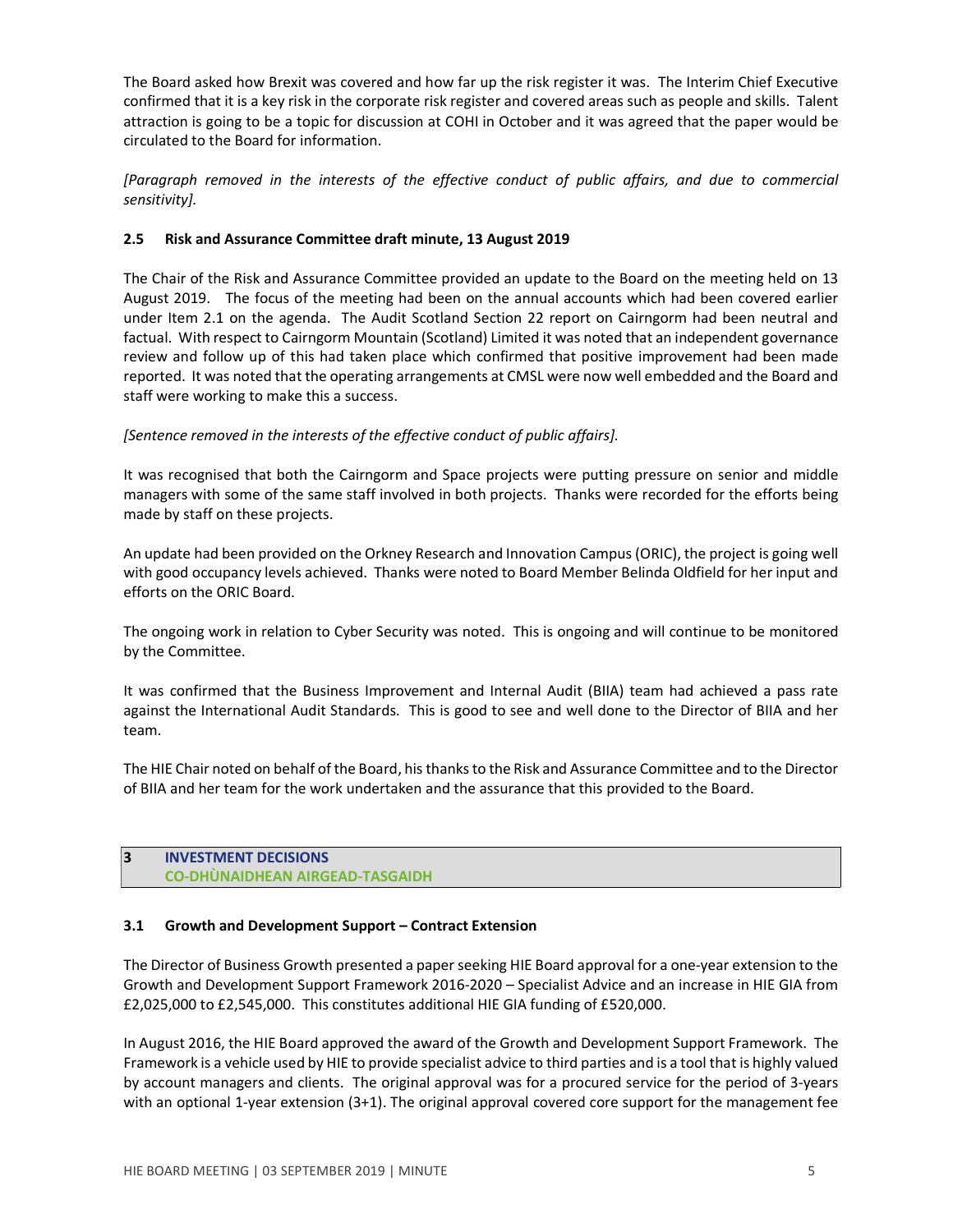and for the cost of advice delivery to clients and indicated that funding would cover anticipated costs for 3 years and that a further paper would be presented should more funding be required.

This is a popular service with HIE clients with additional capacity having been added for Brexit support.

[Paragraph removed due to commercial sensitivity].

The Board approved the one year extension to the contract.

#### 3.2 Orkney Research and Innovation Campus – project amendment

Graeme Harrison and Harvey Stevenson joined the meeting by Skype for this item.

The Area Manager for Orkney and the Head of Strategic Projects for Orkney presented a project amendment paper seeking HIE board approval for an amendment to the original Orkney Research and Innovation Campus (ORIC) support package agreed in December 2016. This will result in an increase in the total HIE investment in the ORIC Joint Venture (JV) of £85,000.

The request for additional funding represents a relatively small percentage increase in HIE's overall capital contribution towards the JV/project costs, from £3.17m to £3.255m, (+2.7%), and the reasoning for this additional funding is summarised as follows:

1) At the time of the original approval, the area to be enhanced in the amendment was not allocated for occupancy based on the anticipated level of demand at that point, and as such the proposed level of redevelopment was minimal, consisting of little more than re-decoration; 2) The requirement to re-develop these areas to the proposed extent is a direct result of increased demand from the tenants which will result in the ORIC facility being effectively fully occupied well in advance of original expectations; 3) For a number of strategic reasons, accommodating Aquatera within Block 1 is viewed by ORIC as key to the overall future development of the campus, as it frees up the strategically-placed Block 3 for re-development as part of a future phase; 4) ORIC intends to accommodate both RGU and Solo within the lower ground floor of the Primary School, which was also initially anticipated to be vacant space (future "Newton Room") and therefore was designed as an open plan area and 5) The proposed developments will generate additional gross rental income of c.£39k p.a. for ORIC, therefore improving the financial viability of the JV.

Orkney Islands Council (OIC) officers are currently progressing a similar request to match HIE's additional investment in the JV, with a paper due to be presented to the authority's Policy and Resources Committee on 25<sup>th</sup> September 2019. HIE's proposed funding will be conditional upon a successful outcome to the OIC deliberations.

The Chair noted the progress being made with the project and how good the Campus was looking with a possible opening event in October 2019.

The Board approved the request for an increase in the total HIE investment in the ORIC Joint Venture (JV) of £85,000, conditional upon matched funding being approved by OIC.

Graeme Harrison and Harvey Stevenson left the meeting.

# 4 UPDATES CUNNTASAN AS ÙR

### 4.1 Cairngorm – HIE Board Update

### 4.1a Cairngorm – wider area strategic framework

Dave MacLeod joined the meeting by Skype for items 4.1 and 4.1a.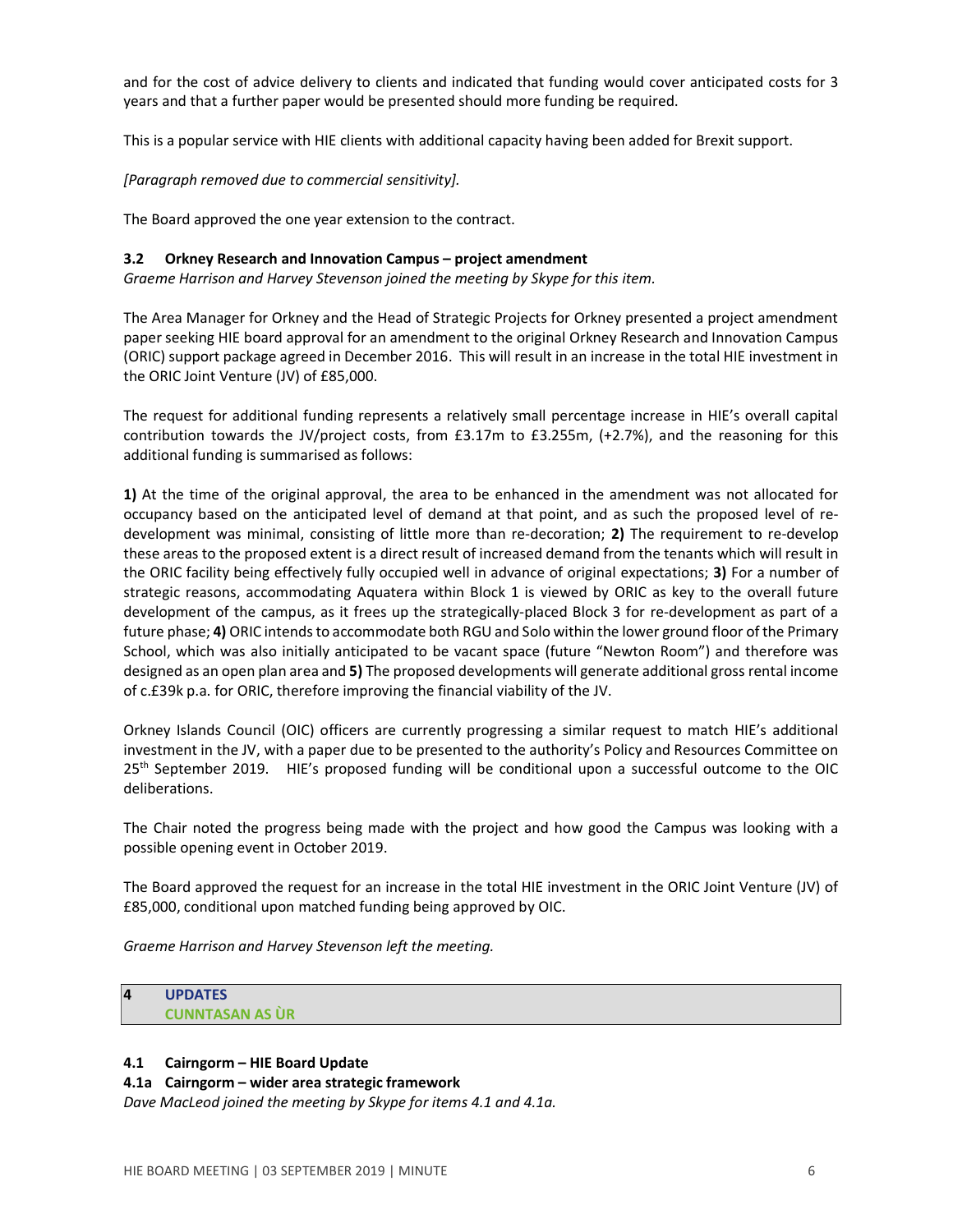In introducing the Item, the Chair noted that this was not new for the members of the Board sub group but was a fulsome update for the Board. Belinda Oldfield notified the Chair that [removed due to GDPR] works for Mott MacDonald who are involved in the peer review being undertaken with regards the Funicular Railway. [removed due to GDPR] had no involvement in this project. It was agreed that there was no conflict of interest.

The Director of Communities and Place with input from the Director of Business Improvement and Internal Audit and the Head of Property and Infrastructure, presented two papers, the first providing an update on the HIE activity relating to Cairngorm Mountain, detailing progress to date and the future direction. The second paper (Item 4.1a) outlines the strategic plan for Cairngorm Mountain and the wider area detailing wider challenges, stakeholder activity and actions planned.

The HIE Board approved the Business Case for Cairngorm Mountain in June 2019 which proposed actions and funding to move to the next stage of 1) Articulating a vision and masterplan for Cairngorm and wider area; 2) Putting in place a solution to address the current issues affecting the funicular; and 3) Addressing the requirement to provide ongoing funding to support CMSL during this current challenging period.

### [Paragraph removed in the interests of the effective conduct of public affairs].

HIE had also previously agreed with Scottish Government that HIE would consider funding of the request from CMSL for grant towards the summer product offer and associated costs under HIE's normal delegated authority arrangements and as such this fell out with the consideration of the wider business case.

Significant progress has been made towards moving to a Business as Usual governance and monitoring arrangement with CMSL.

Engagement activity with the CMSL board has been significant and includes regular meetings between the HIE programme team and CMSL board, meeting between the HIE Chair, HIE Chief Executive and CMSL Chair, other meetings with CMSL Board members by HIE Chief Executive, Director of Communities and Place, Director of Business Improvement and Internal Audit and attendance at CMSL Board meetings.

The Head of Property and Infrastructure provided an update on activities relating to the Funicular Railway. The peer review by COWI and Mott MacDonald is almost complete, [Sentence removed in the interests of the effective conduct of public affairs].

With regards to the procurement strategy following a detailed options appraisal of the compliant routes available it is planned to contract using existing Scottish Government frameworks. This would allow for Early Contractor Engagement and provide a basis to build on the design work already undertaken, allow for continuity and allow for time savings. It was noted that planning consent will be required for the repairs which will require to be factored into the critical path.

The Director of Communities and Place confirmed that the project is nearly at detailed design stage with an aim, subject to business case development and approval, to start repair works in May 2020. This start date would provide the only opportunity of potentially completing works in 2020 otherwise the repairs would most likely be over a longer time period.

The Chair outlined that this is a very complex project and a great deal of work has been undertaken to get to this stage. [Sentence removed in the interests of the effective conduct of public affairs].

The CMSL Board and the funding currently in place puts this project in a good place. Communication with multiple stakeholders has been difficult but there is now a wide ranging plan covering all stakeholders. It is also acknowledged that there is frustration at the time it is taking to resolve the Funicular issues. The focus can now move from the Funicular to the wider development issues.

[Paragraph removed in the interests of the effective conduct of public affairs].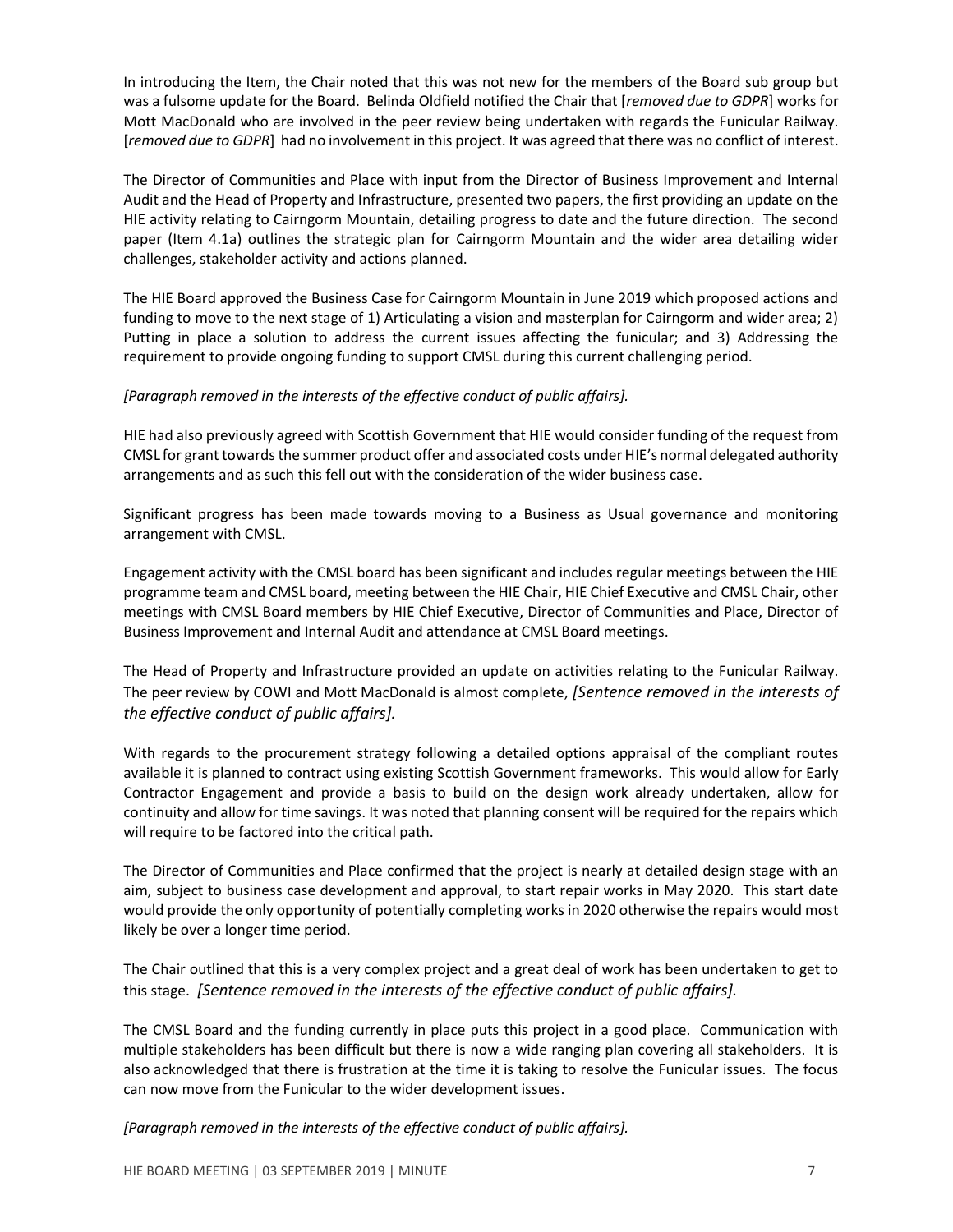[Paragraph removed in the interests of the effective conduct of public affairs].

The S23 review will be a more in depth report with the aim being to complete this before the end of the financial year.

## [Paragraph removed in the interests of the effective conduct of public affairs].

In relation to Scottish Government funding, there is a requirement for a full business case to be prepared and submitted. Repair of the Funicular still currently looks like the optimal option and the SE Group report also highlighted the importance of the Funicular as a key asset in supporting activity at the mountain resort. [Sentence removed in the interests of the effective conduct of public affairs].

Engagement with the community was noted as key and would form a key part of the proposed master plan activity. There is an induction meeting with the masterplan contractor planned for this week. The SE Group report is a good position for HIE to progress the masterplan.

Dave MacLeod left the meeting.

### 4.2 Space Hub Sutherland

David Howie joined the meeting for this item, Rachel Hunter left the room while this item was discussed.

The Director of Business Growth and the Project Lead for Business Growth / Space Hub Sutherland presented a paper to update the HIE Board on progress with the Space Hub Sutherland project. The paper also asks the Board to note the update on the project and to confirm agreement to the key next steps

[Section removed in the interests of the effective conduct of public affairs, and due to commercial sensitivity].

### 4.3 HIE Space Programme Summary

The Board agreed that due to time constraints that this paper be treated as an information paper and if there were any questions that these could be raised and responded to outwith the meeting. A further update will be provided at the October Board meeting.

### 4.4 Brexit

The Director of Business Growth provided a brief update on HIE's preparations for Brexit. Key areas of focus for clients has been the Prepare for Brexit website and HIE is now moving towards more practical support with events and webinars running for both clients and HIE staff.

The Board requested an insight on what has already been done, and what they could direct people to, in terms of Brexit and the information / support available.

### 4.5 Glasgow School of Art - update

The Director of Communities and Place presented an update on Glasgow School of Art (GSA) which has been requested by the Board at half yearly intervals.

Good progress has been made with student numbers up and the number of applications doubled putting the Campus in a stronger position. [Sentence removed in the interests of the effective conduct of public affairs].

[Paragraph removed in the interests of the effective conduct of public affairs].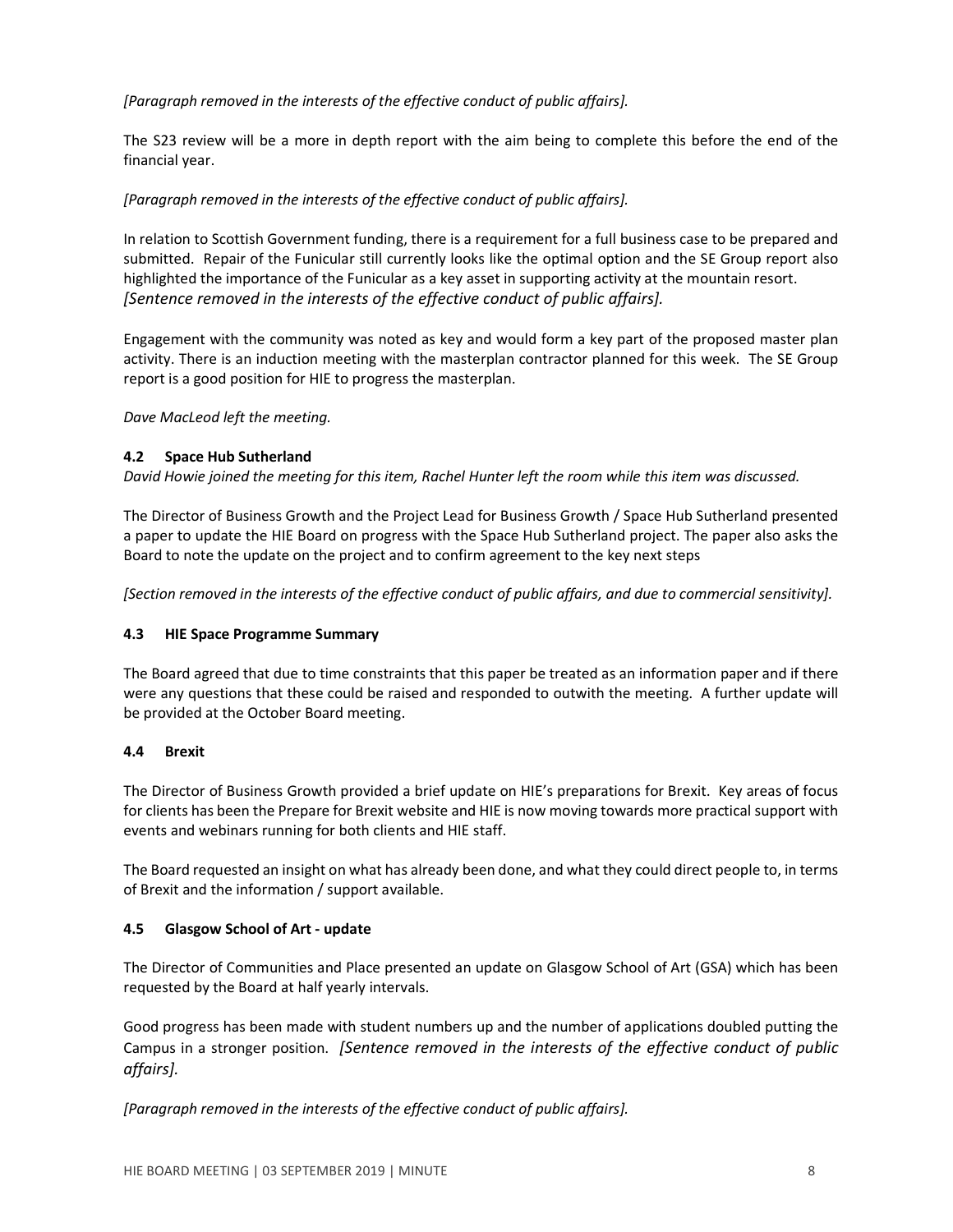The Digital Health Institute, Moray Integration Project and two Research Projects around ageing in the community are fully funded and increasing staff numbers at the Campus.

HIE staff are content that the project is progressing as planned and sight of final (end of project lifecycle) outputs and outcomes will become visible over the coming months.

[Sentence removed in the interests of the effective conduct of public affairs]. A further update to be provided at the February 2020 Board meeting

#### 4.6 Inverness Campus North Bridge - update

The Project Director, Inverness Campus provided a status update to the Board on progress with the North Bridge project highlighting the various challenges on cost, programme and legal agreements. The North Bridge when completed will connect the Campus to the Inverness Retail and Business Park, providing improved connectivity to the east of Inverness for cyclists, pedestrians and buses.

It was highlighted that the contract for the bridge and associated works was awarded to Wills Bros Civil Engineering Limited (WBCEL) however there had been an issue with progressing the Tri-Partite Bridge Agreement (BA) between the parties, Highlands and Islands Enterprise (HIE), The Highland Council (THC) and Network Rail (NR). This is required to allow HIE to build over the railway line and committed THC to adopting the bridge on completion of the works. HIE is not considered by NR to be a competent roads and bridge authority, and therefore THC were required to adopt the roads and structure on completion. Adoption by THC was anticipated in the original Campus Planning Permission granted by the Council in 2011.

[Paragraph removed in the interests of the effective conduct of public affairs].

[Paragraph removed in the interests of the effective conduct of public affairs].

If the BA is completed, it is hoped that access to the track could be provided on 19 October 2019 to commence works which would allow for a programme completion date of March 2020.

The Interim Chief Executive noted that there are clear lessons to be learned and that these issues had not been encountered before. [Sentence removed in the interests of the effective conduct of public affairs]. The construction of the bridge is a pre-condition of further development on the Campus.

The Board noted the update and agreed the recommendations made requesting that a further update be provided at the October Board meeting. It was also requested that the lessons learned exercise be undertaken providing a clear timetable of events and that this should be presented to a future Board meeting.

# 4.7 *[Item removed in the interests of the effective conduct of public affairs]*.

| <b>ITEMS FOR INFORMATION</b>         |
|--------------------------------------|
| <b>CUSPAIREAN AIRSON FIOSRACHADH</b> |

### 5.1 HIE Publication Scheme - Quarterly

The report was noted.

### 5.2 Business Panel Survey – Latest findings

The Board welcomed the findings of the latest Business Panel survey noting that this was good to do with the date being frequently used and good value.